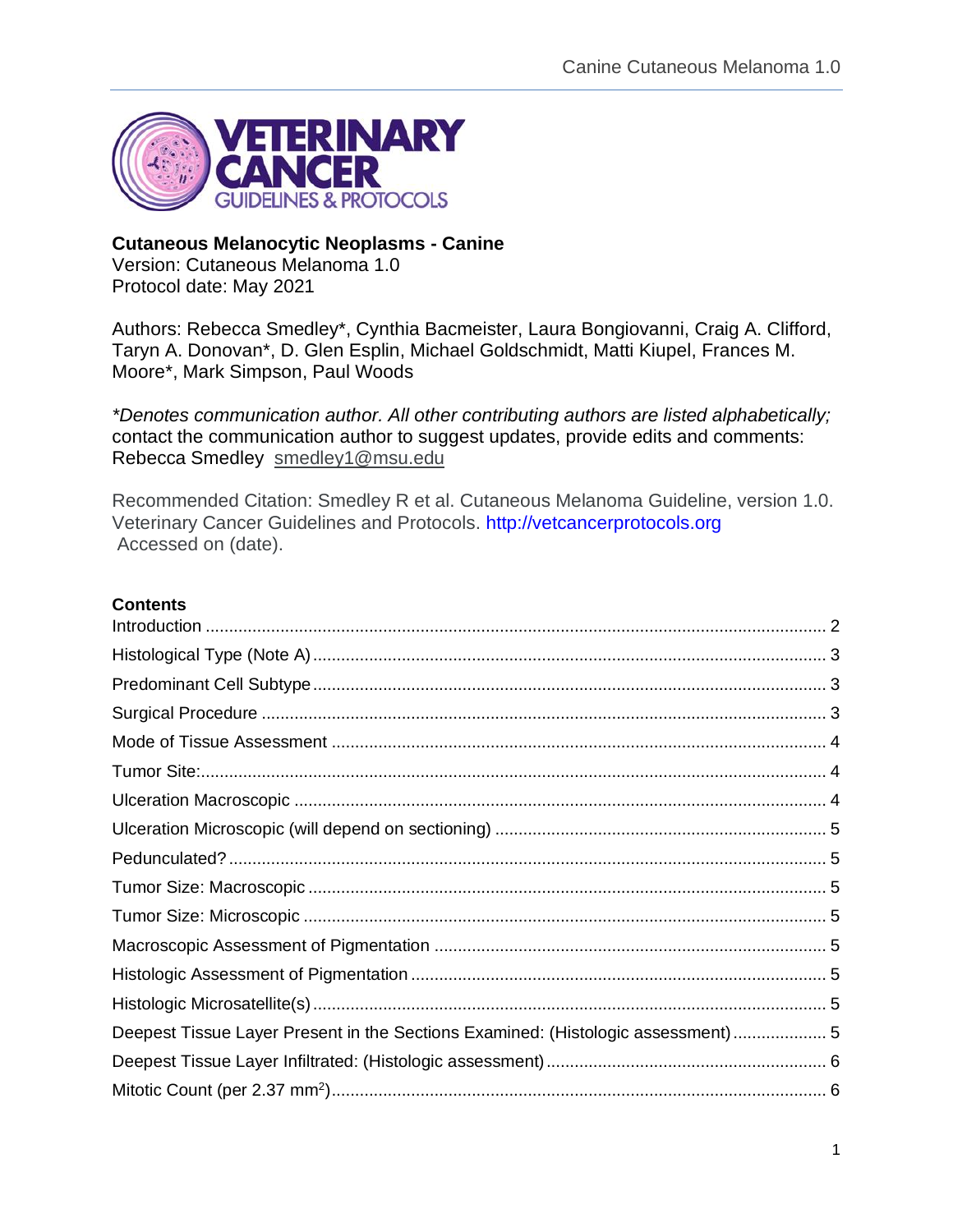### <span id="page-1-0"></span>**Introduction**

This protocol is intended for use with cutaneous melanocytic neoplasms inn dogs, including those arising from the haired skin side of the lip - the tumor can extend from the haired skin side to the mucosal side but must appear to arise from the haired skin side; eyelid and digit tumors are included here. This protocol is not intended for the following tumor types: Oral mucosal melanocytic neoplasms and lip mucosal melanocytic neoplasms see Protocol Melanoma, oral, canine.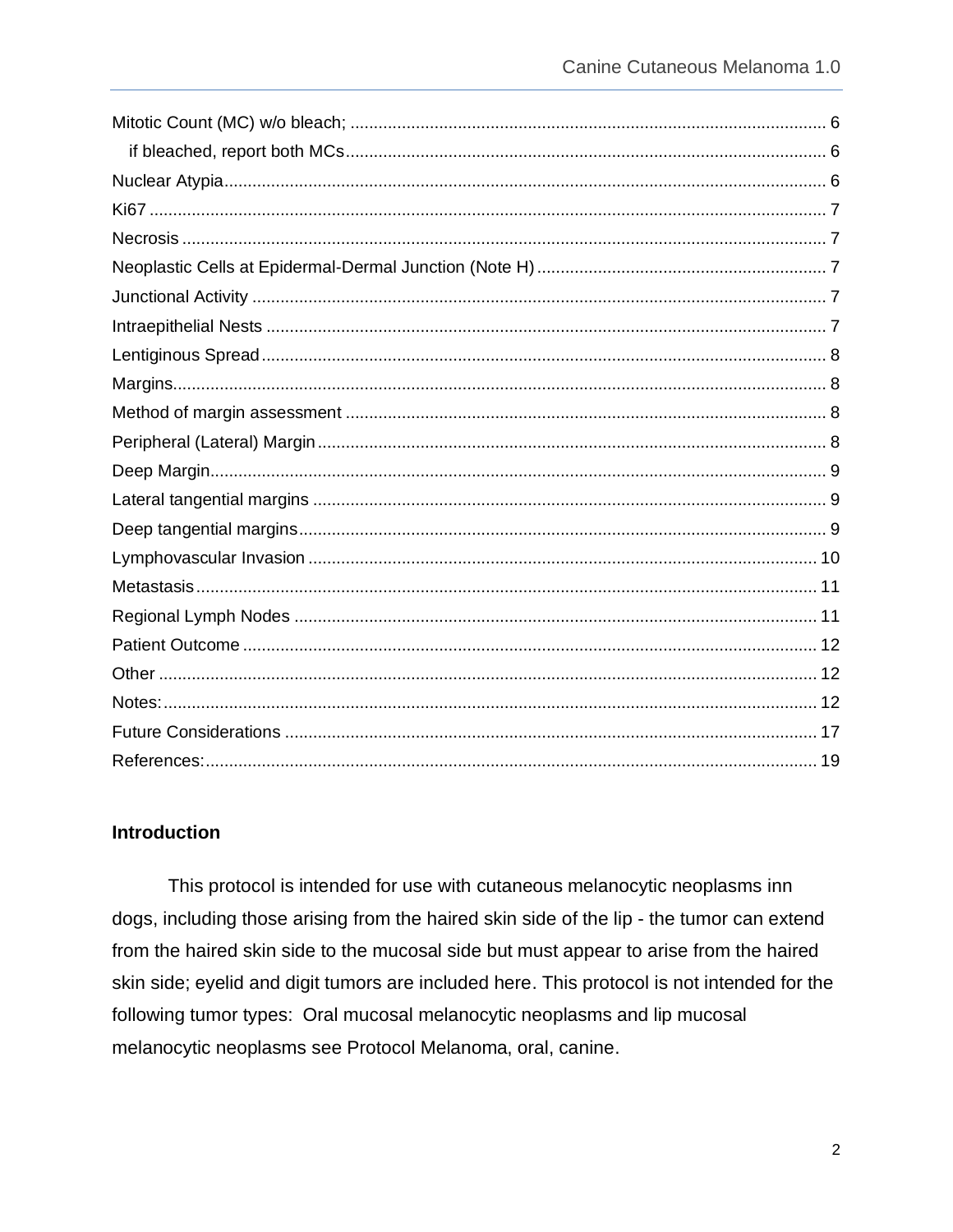Some of these parameters have not been associated with prognosis previously or have not been evaluated previously. The purpose of this protocol is to provide standards for accruing data so that, over time, large data sets with comparable information can be evaluated to enable meaningful conclusions and accurate prognostic information. This protocol is a "living" document which will be modified as new information becomes available.

See also Protocol 3: Melanoma, oral, canine

<span id="page-2-1"></span><span id="page-2-0"></span>

| <b>Histological Type (Note A)</b><br>Cutaneous malignant melanoma |
|-------------------------------------------------------------------|
| Melanocytoma                                                      |
| Melanocytic neoplasm                                              |
| <b>Predominant Cell Subtype</b><br>Epithelioid/polygonal          |
| Spindloid/fibromatous                                             |
| Mixed epithelioid and spindloid                                   |
| Round cell                                                        |
| Small cell                                                        |
| Balloon/clear/signet-ring cell                                    |
| Whorled/dendritic                                                 |
| Adenomatous/papillary                                             |
| Osteocartilaginous differentiation                                |
| Angiotropic or angiomatoid (pseudovascular)                       |
| Giant cell                                                        |
| Rhabdoid                                                          |
| Myxoid                                                            |
| <b>Surgical Procedure</b>                                         |

<span id="page-2-2"></span>\_\_\_\_\_\_ Biopsy (Note B)

\_\_\_\_\_\_ Wedge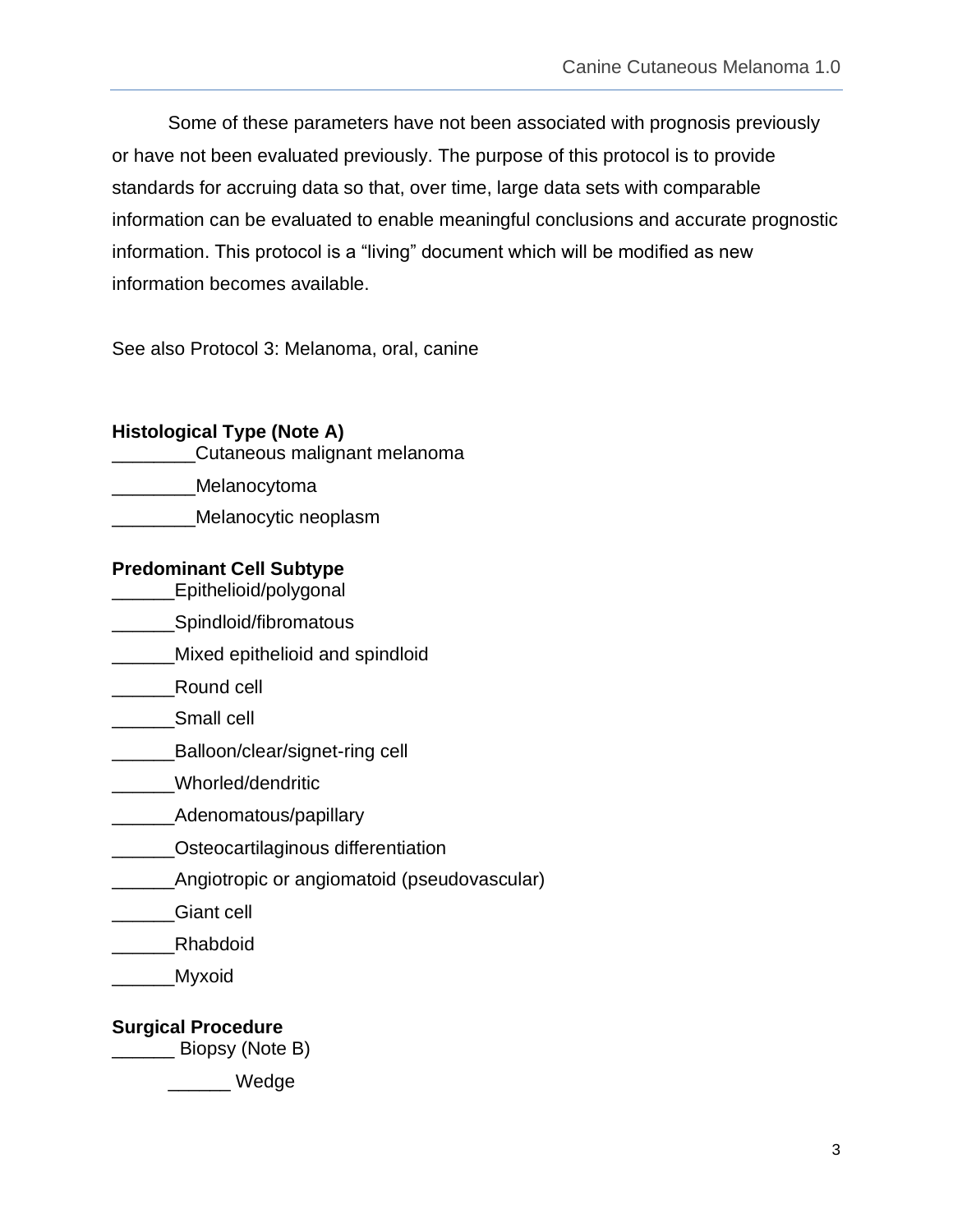<span id="page-3-2"></span><span id="page-3-1"></span><span id="page-3-0"></span>

| <b>Needle</b>                                                                       |
|-------------------------------------------------------------------------------------|
| Excision                                                                            |
| Amputation (e.g. digit)                                                             |
| Re-excisional biopsy (Note B)                                                       |
| <b>Mode of Tissue Assessment</b><br>__ Light microscopy with glass slide evaluation |
| ____ Whole slide digital image assessment                                           |
| <b>Tumor Site:</b><br>Describe and/or indicate below                                |
| Digit                                                                               |
| Subungual                                                                           |
| NOT subungual                                                                       |
| Eyelid                                                                              |
| Upper_                                                                              |
| Lower                                                                               |
| Haired skin side                                                                    |
| Conjunctival side                                                                   |
| Lip (haired skin side)                                                              |
| _Other cutaneous site (specify location on body)                                    |
| Combination (state which sites)                                                     |
| <b>Ulceration Macroscopic</b><br>Not present                                        |
| Present                                                                             |
| Extent of ulceration (millimeters): ____ mm                                         |
| _ Cannot be determined (e.g. sample too small to evaluate, trimmer did not note,    |
| $etc.$ )                                                                            |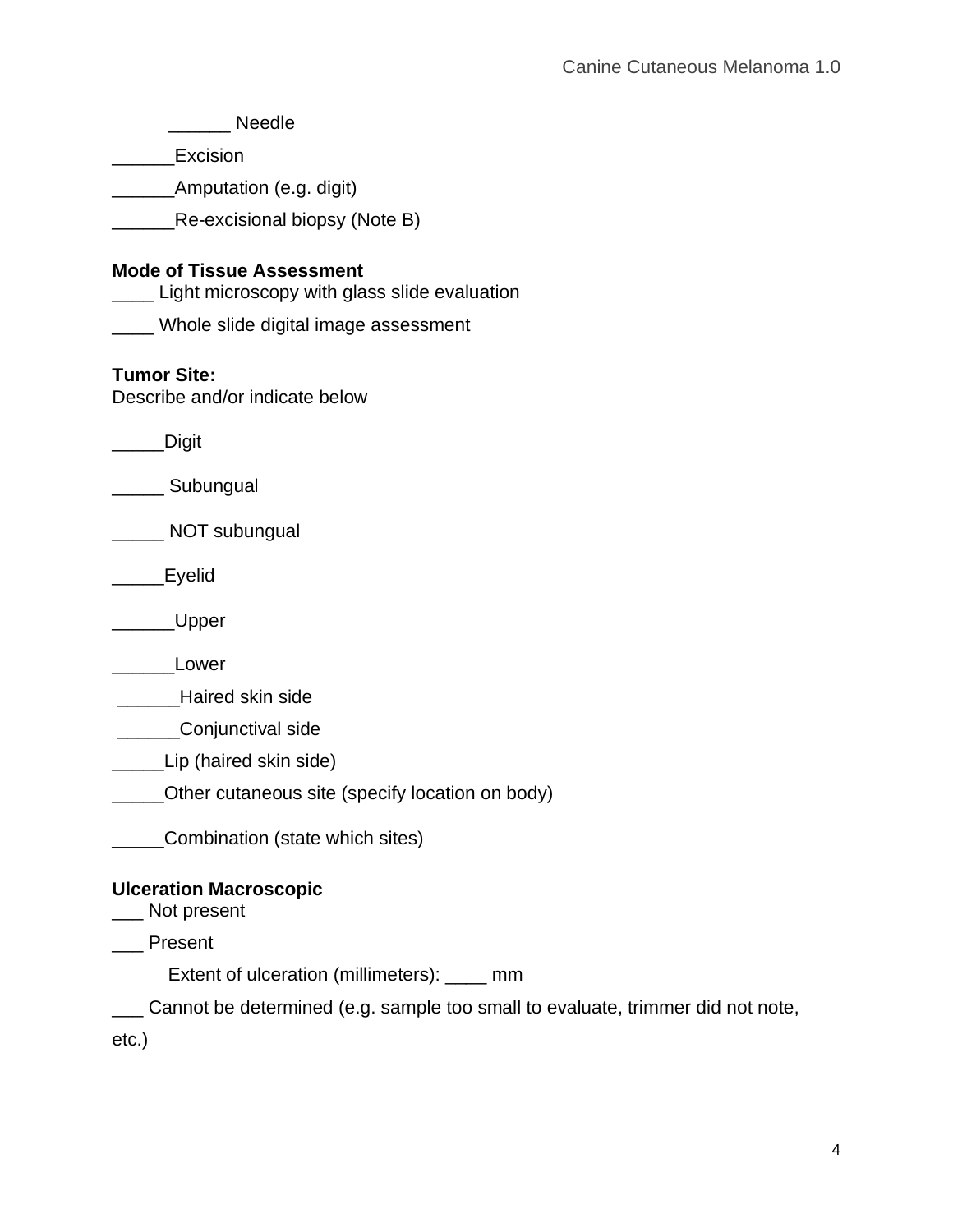<span id="page-4-7"></span><span id="page-4-6"></span><span id="page-4-5"></span><span id="page-4-4"></span><span id="page-4-3"></span><span id="page-4-2"></span><span id="page-4-1"></span><span id="page-4-0"></span>**Ulceration Microscopic (will depend on sectioning)** \_\_\_ Not present \_\_\_ Present **Pedunculated?** \_\_\_\_Yes  $\_\_$  No **Tumor Size: Macroscopic** Greatest dimension: \_\_\_\_\_\_\_\_\_\_\_ Additional dimensions: **Tumor Size: Microscopic**  Greatest thickness: \_\_\_\_\_\_\_\_\_\_\_\_ Measured by applying a ruler perpendicularly to the epidermis and measuring the greatest thickness of the tumor (Note C) Additional dimensions: \_\_\_\_\_\_\_\_\_\_ **Macroscopic Assessment of Pigmentation** \_\_\_\_\_ Present \_\_\_\_ ≥50% of the mass \_\_\_\_ <50% of the mass \_\_\_\_\_ Absent **Histologic Assessment of Pigmentation** \_\_\_\_\_ ≥50% of cells pigmented Diffuse heavy pigmentation – visualization of cellular morphology is histologically difficult \_\_\_\_\_\_ <50% of cells pigmented **Histologic Microsatellite(s)**  Not identified \_\_\_ Present \_\_\_ Cannot be determined (e.g. punch biopsy, margins dirty or too narrow, etc.) **Deepest Tissue Layer Present in the Sections Examined: (Histologic assessment) \_\_\_\_\_\_** Epidermis only \_\_\_\_\_ Superficial dermis (superficial dermal vascular plexus)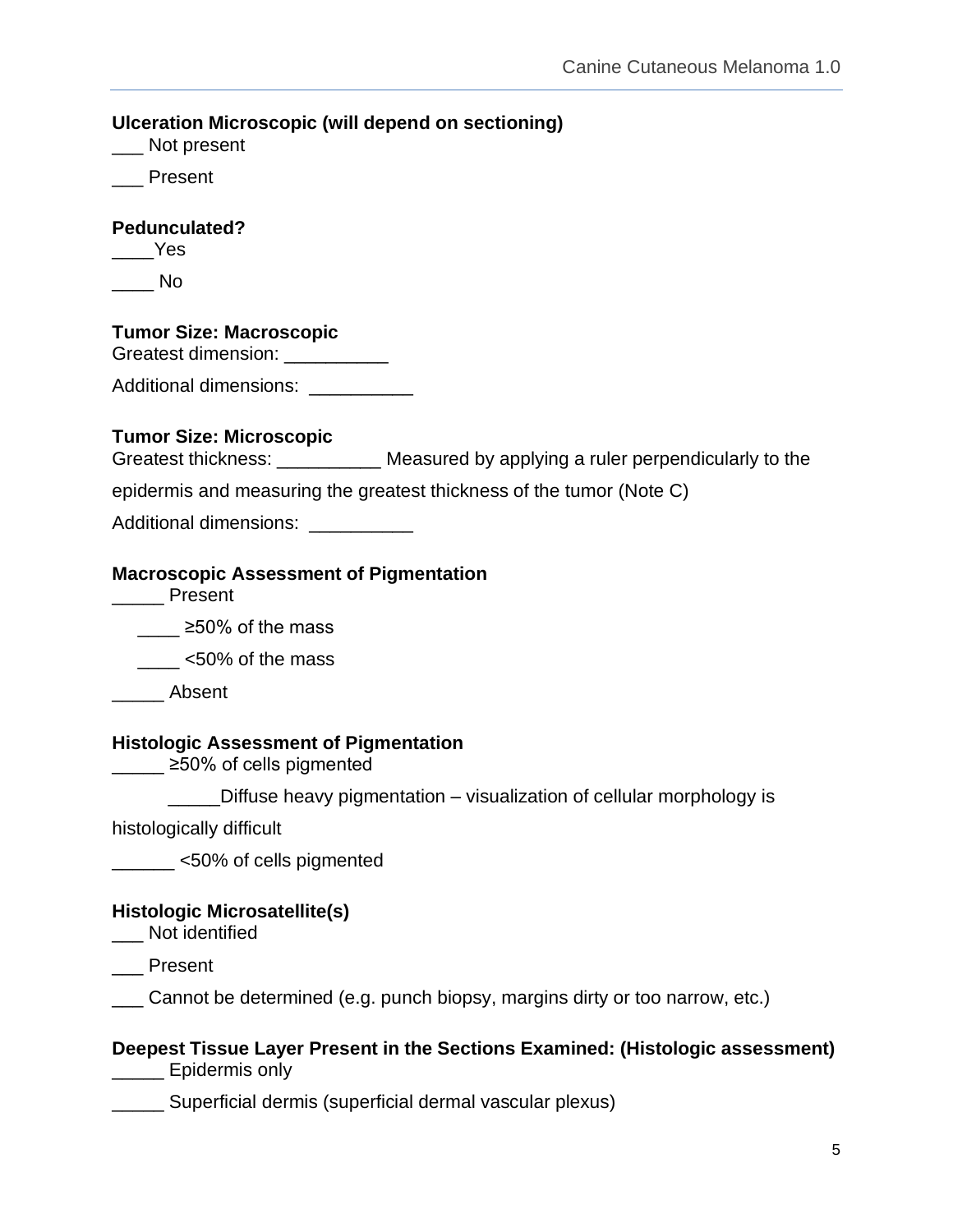<span id="page-5-0"></span>

| Middle dermis (mid dermal vascular plexus)                                  |
|-----------------------------------------------------------------------------|
| Deep dermis (deep dermal vascular plexus)                                   |
| <b>Subcutis</b>                                                             |
| Skeletal muscle                                                             |
| Cutaneous trunci                                                            |
| ____Regional muscle                                                         |
| <b>Bone</b>                                                                 |
|                                                                             |
| Deepest Tissue Layer Infiltrated: (Histologic assessment)<br>Epidermis only |
| Superficial dermis (superficial dermal vascular plexus)                     |
| Middle dermis (mid dermal vascular plexus)                                  |
| Deep dermis (deep dermal vascular plexus)                                   |
| Subcutis                                                                    |
| Skeletal muscle                                                             |
| Cutaneous trunci                                                            |
| Regional muscle                                                             |
| <b>Bone</b>                                                                 |
| Cannot be determined (e.g. neoplastic cells extend to the deep margin)      |
| Mitotic Count (per 2.37 mm <sup>2</sup> )<br>(Note D) (Guidelines 1 and 2)  |
| Mitotic Count (MC) w/o bleach;<br>if bleached, report both MCs              |
| None identified                                                             |
| Specify mitoses/2.37 mm <sup>2</sup>                                        |
| Cannot be determined, explain                                               |
|                                                                             |

## <span id="page-5-4"></span><span id="page-5-3"></span><span id="page-5-2"></span><span id="page-5-1"></span>**Nuclear Atypia**

(Note E) Assess in epithelioid predominant neoplasms and in spindloid neoplasms with sufficiently observable nuclear detail. Bleach if necessary. Count 100-200 cells at 400X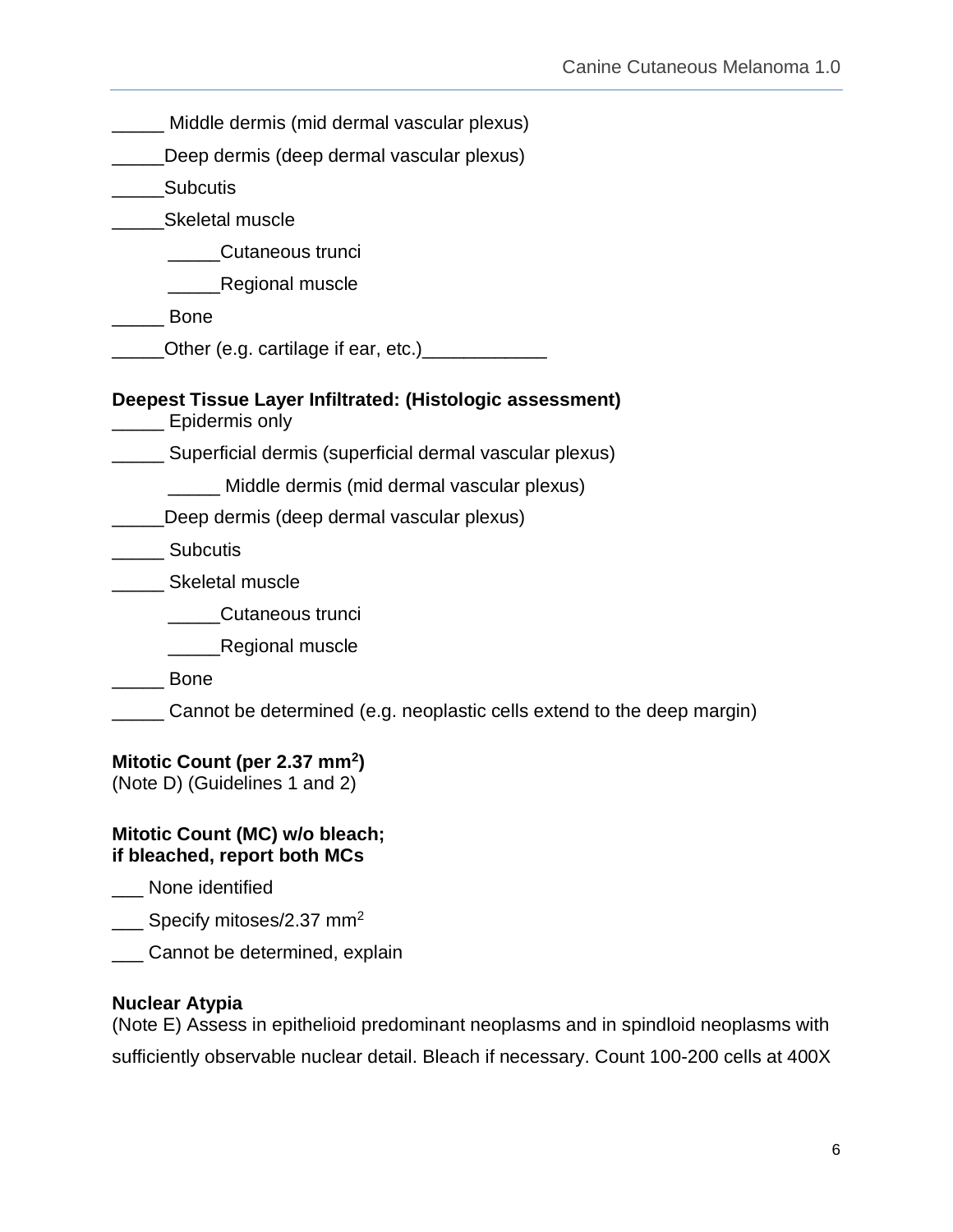magnification and estimate the percentage of neoplastic cells with nuclear atypia using a threshold of 20%. Consult references for definitions of "typical" and "atypical" nuclei.<sup>1-4</sup>

\_\_\_\_ <20% atypical nuclei

\_\_\_\_ ≥20% atypical nuclei

#### <span id="page-6-0"></span>**Ki67**

Determine as a percentage by counting the number of positively labeled melanocyte nuclei among 500 cells in the highest labeling area at 400x magnification. Avoid areas of ulceration and inflammation. (Note F)

\_\_\_\_ % positive melanocyte nuclei

 $< 15\%$ 

 $\geq 15\%$ 

#### <span id="page-6-1"></span>**Necrosis**

(Estimate percent of tumor which is necrotic.) (Note G) (See Guideline 5)

 $-$  <50%

 $> 50\%$ 

\_\_\_\_\_ Necrosis estimated by microscopic assessment only

**Necrosis estimated by gross and microscopic assessment** 

### <span id="page-6-2"></span>**Neoplastic Cells at Epidermal-Dermal Junction (Note H)**

\_\_\_\_\_ Present

Laurent

\_\_\_\_\_ Cannot determine (e.g. due to diffuse ulceration)

#### <span id="page-6-3"></span>**Junctional Activity (nests of neoplastic cells within the basal layer of the epidermis)** (Note H)

\_\_\_\_\_ Present

\_\_\_\_\_ Absent

\_\_\_\_\_ Cannot determine (e.g. due to diffuse ulceration)

### <span id="page-6-4"></span>**Intraepithelial Nests**

# **(nests of neoplastic cells in the layers of the epidermis superficial to the basal**

**layer)** (Note H)

\_\_\_\_\_ Present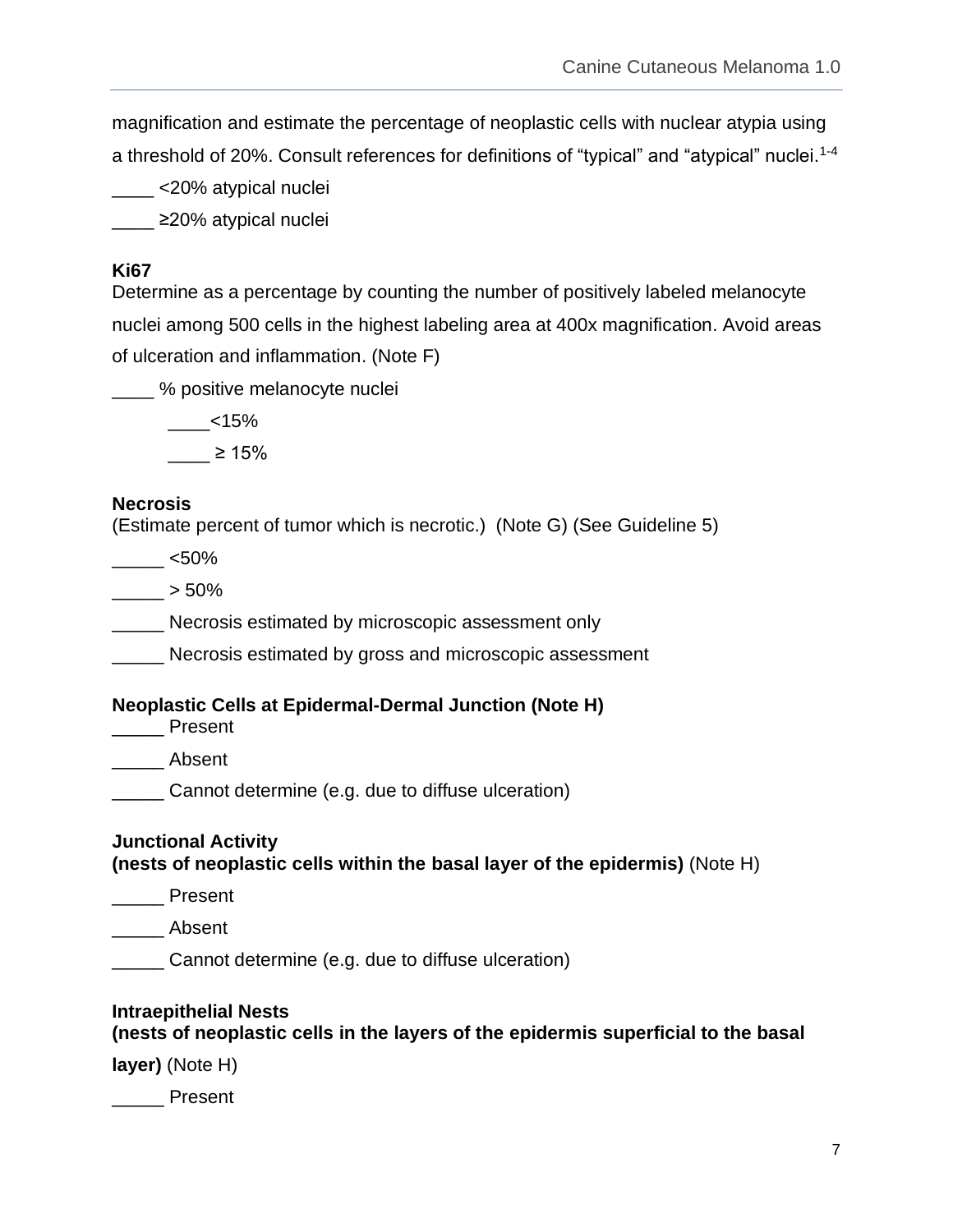\_\_\_\_\_ Absent

\_\_\_\_\_ Cannot determine (e.g. due to diffuse ulceration)

# <span id="page-7-0"></span>**Lentiginous Spread (lateral spread within the epidermis)** (Note H)

\_\_\_\_\_ Present

\_\_\_\_\_ Absent

\_\_\_\_\_ Cannot determine (e.g. due to diffuse ulceration)

# <span id="page-7-1"></span>**Margins**

(Note I) (See Guideline 3)

Histologic tumor free distance (HTFD) is the shortest distance between tumor and the inked margin. Measure margins in mm (no decimals) as accurately as possible. Report "focal" if only a few foci of tumor cells are present at the margin. Report diffuse if large numbers of tumor cells are at the margin. Indicate if imaging or other technology was used to determine tumor infiltration of surrounding tissues.

# <span id="page-7-2"></span>**Method of margin assessment**

\_\_\_\_\_ Radial

\_\_\_\_\_ Tangential (since HTFD cannot be assessed in tangentially sectioned margins, indicate:

\_\_\_\_\_ Tumor cells present at margin

\_\_\_\_\_ Tumor cells not present at margin

\_\_\_\_\_ Combination (specify)

# <span id="page-7-3"></span>**Peripheral (Lateral) Margin**

\_\_\_\_ mm tumor to margins (HTFM)

Tumor is at margin

\_\_\_\_ Focal

\_\_\_\_ Diffuse

Satellite foci

Were margins inked at the time of surgery?

\_\_\_\_\_Yes

 $\blacksquare$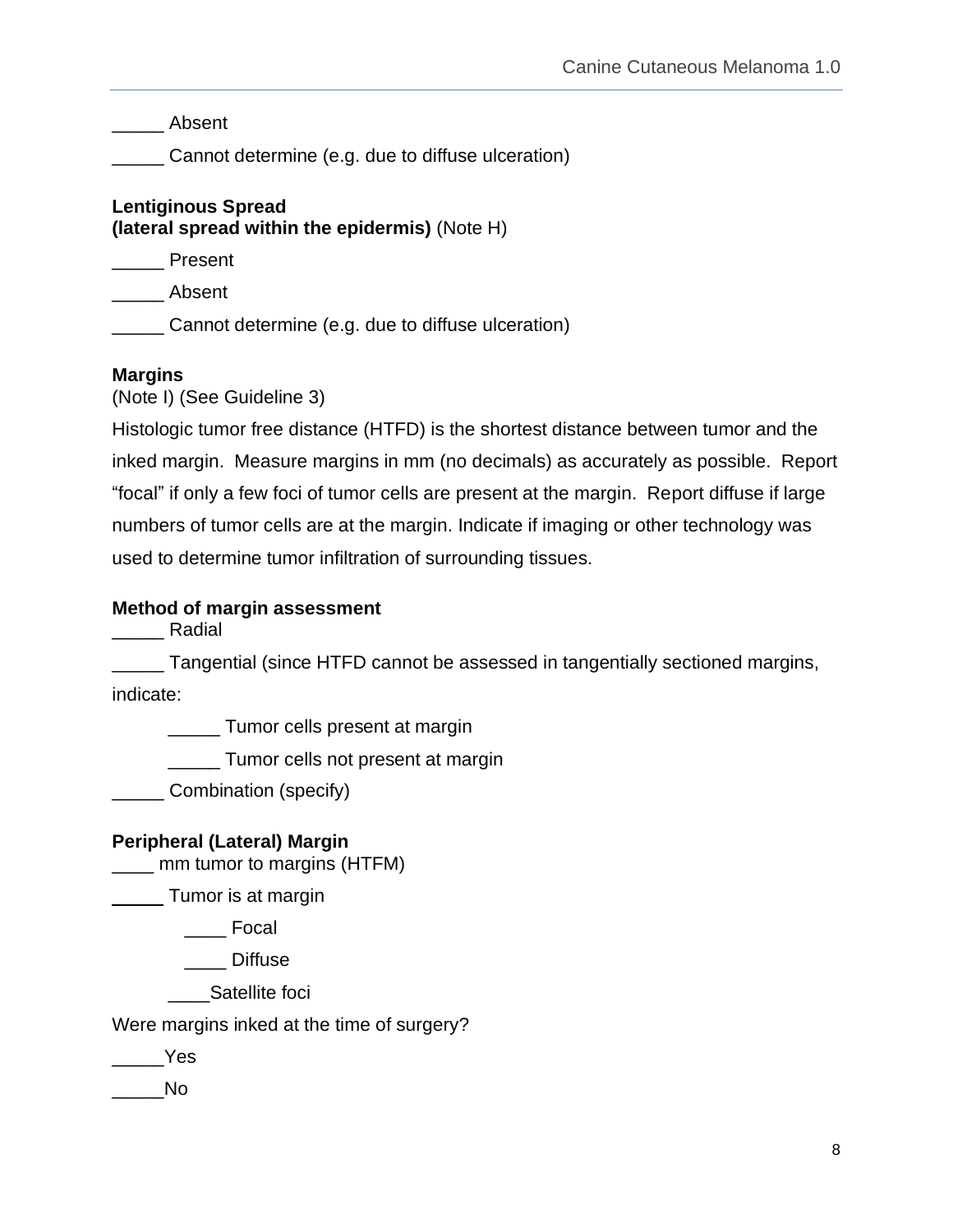If no, were margins inked by lab personnel?

 $\rule{1em}{0.15mm}$  Yes

 $\overline{\phantom{a}}$  No

Margins not assessed (Explain)

#### <span id="page-8-0"></span>**Deep Margin**

\_\_\_\_ mm tumor to margins (HTFD)

Tumor is at margin

\_\_\_\_ Focal

\_\_\_\_ Diffuse

Satellite foci

### <span id="page-8-1"></span>**Lateral tangential margins**

\_\_\_\_Tumor is present in lateral tangential margin sections

\_\_\_\_Tumor is NOT present in lateral tangential margin sections

#### <span id="page-8-2"></span>**Deep tangential margins**

\_\_\_\_Tumor is present in deep tangential margin sections

\_\_\_\_Tumor is NOT present in deep tangential margin sections

Is there a fascial plane deep to the tumor?

 $\rule{1em}{0.15mm}$ Yes

 $\rule{1em}{0.15mm}$ No

### Were margins inked at the time of surgery?

\_\_\_\_\_Yes

 $\overline{\phantom{a}}$  No

If no, were margins inked by lab personnel?

\_\_\_\_ Yes

 $\blacksquare$ 

\_\_\_\_\_ Margins not assessed (Explain)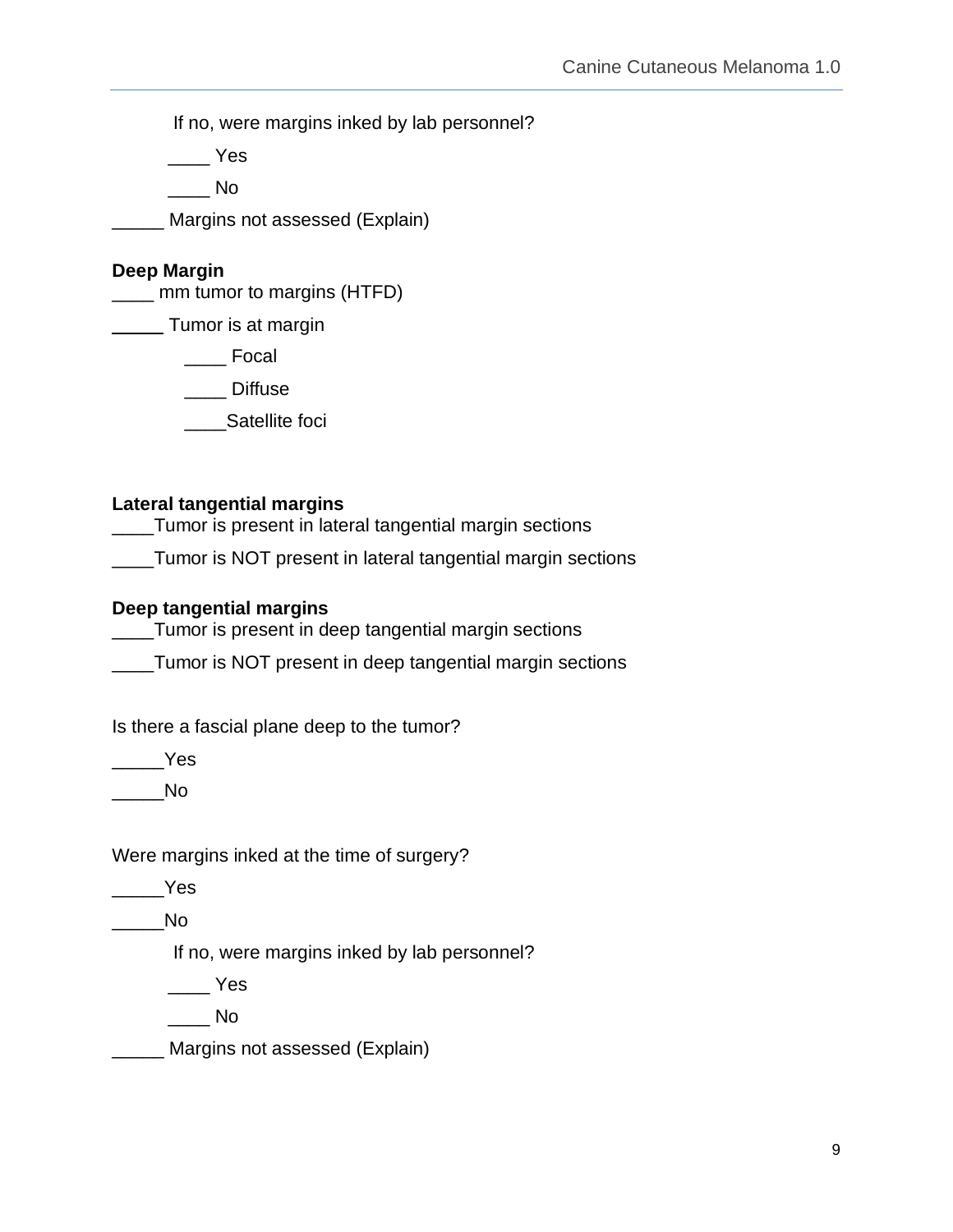# <span id="page-9-0"></span>**Lymphovascular Invasion (see Guideline 4)**

Lymphovascular Invasion (report format below)

\_\_\_\_\_Not identified

\_\_\_\_\_ Equivocal

**Present** 

Criteria used to determine lymphovascular invasion

Thrombus adherent to intravascular tumor

Tumor cells invading through a vessel wall and endothelium

 Neoplastic cells within a space lined by lymphatic or blood vascular endothelium

Neoplastic cells in a structure that has been confirmed to be a lymphatic or blood vessel using immunohistochemistry

Number of LVI foci (within a minimum of one representative section of tumor and peritumoral tissue. Report the number of foci of LVI within all sections examined.)

Few  $(< 5$  foci)

 $\frac{1}{2}$  Moderate  $(5 - 10$  foci)

 $\frac{1}{2}$  Many (> 10 foci)

Type of vessels invaded

\_\_\_\_\_ Muscular wall evident

\_\_\_\_\_ No muscular wall evident

Site of lymphovascular invasion

\_\_\_\_\_ Intratumoral (number of LVI foci)

\_\_\_\_\_ Peritumoral (number of LVI foci)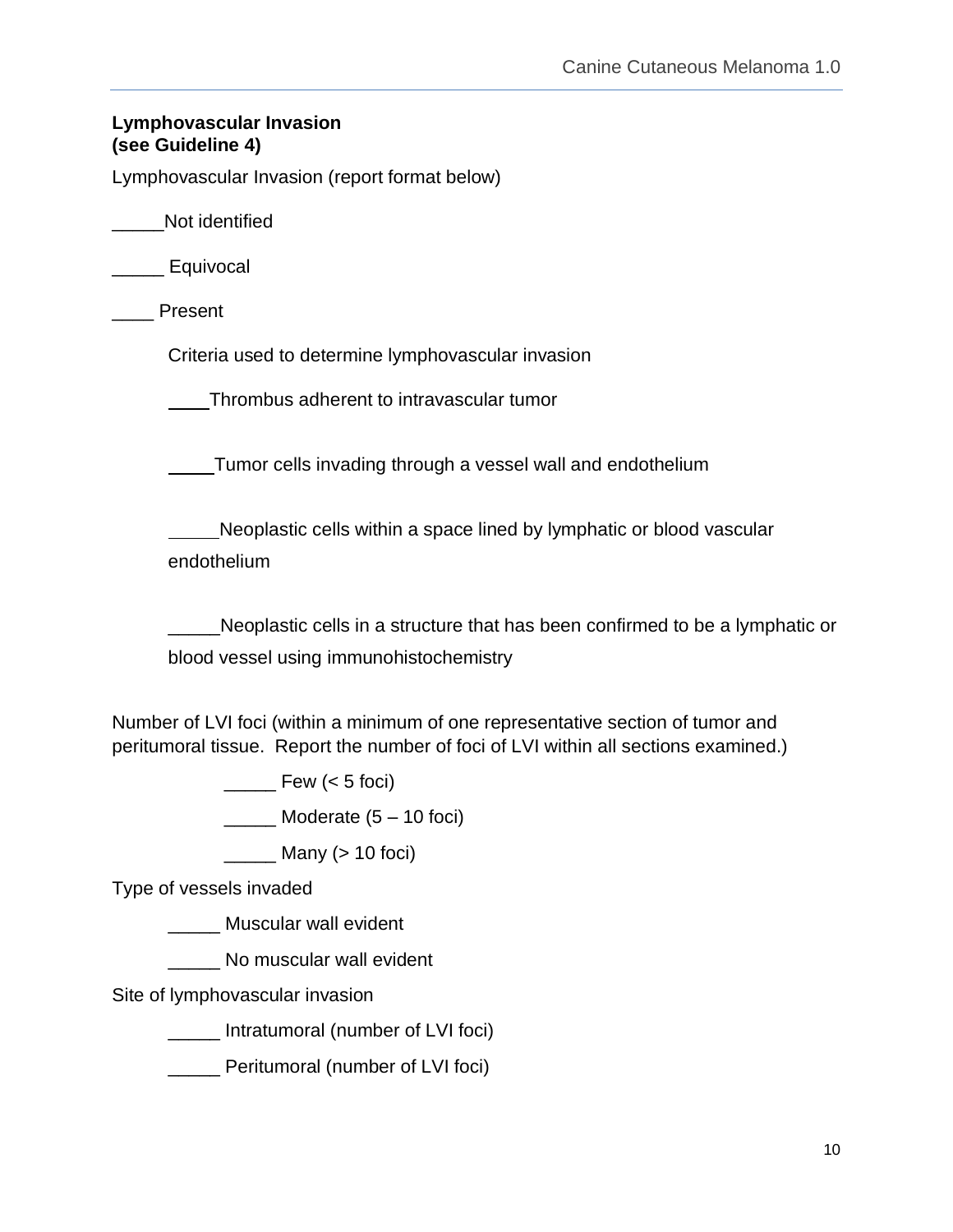# <span id="page-10-0"></span>**Metastasis**

(Note J)

\_\_\_\_\_Not present

\_\_\_\_\_Suspected on the basis of image studies, but not confirmed. Indicate if presence of metastasis was based upon imaging studies with no confirmatory tissue sampling.

\_\_\_\_\_\_\_ State mode of imaging

Present.

Indicate means to confirm metastatic tumor (i.e., histopathology from biopsy/autopsy tissue; fine needle aspirate cytology,etc.)

**\_\_\_\_\_\_** Lymph nodes (Indicate sites)

\_\_\_\_\_ Lungs

\_\_\_\_\_\_ Other (Indicate)

NOT determined – brief explanation e.g. = not searched for

\_\_\_\_\_\_\_\_\_\_\_\_\_\_\_\_\_\_\_\_\_\_\_\_\_\_\_\_\_\_\_\_\_\_\_\_\_\_\_\_\_\_\_\_\_\_\_\_\_\_\_\_\_\_\_\_\_

# <span id="page-10-1"></span>**Regional Lymph Nodes**

*Note: If multiple nodes included, each node should be reported separately.*

No lymph nodes submitted

\_\_\_ No evidence of metastasis

Total Number of Lymph Nodes Examined: \_\_\_\_

Total Number of Lymph Nodes Involved: \_\_\_\_

\_\_\_\_\_\_\_\_\_ Tributary node

**\_\_\_\_\_\_\_\_\_\_\_\_\_** Sentinel node

Size of node: \_\_\_\_\_\_\_\_\_\_\_\_ mm

Sectioning of node: \_\_\_\_\_\_\_\_\_\_\_\_ single cross section

\_\_\_\_\_\_\_\_\_\_ parallel sectioning at 2 mm intervals

Other sectioning method: \_\_\_\_\_\_\_\_\_\_\_\_\_\_\_\_\_\_\_\_\_\_\_\_\_\_\_\_\_\_\_\_

Size of Largest Metastatic Deposit: \_\_\_\_mm

Gross or histologic measurement: \_\_\_\_\_\_\_

Extranodal Extension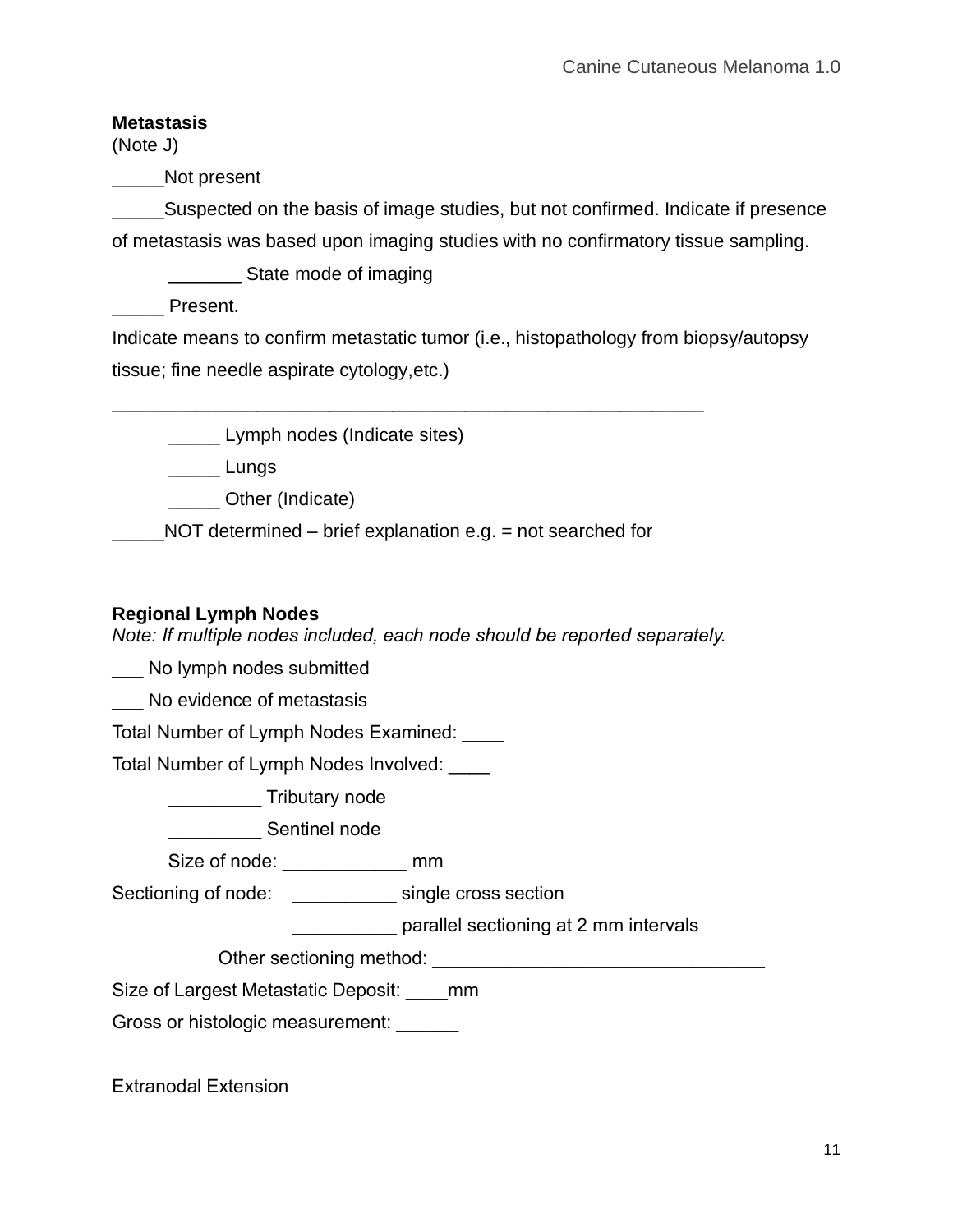\_\_\_ Not identified

\_\_\_ Present

Cannot be determined

#### <span id="page-11-0"></span>**Patient Outcome See Guideline 7**

\_\_\_\_\_Alive

\_\_\_\_\_Dead

**\_\_\_\_Length of time between diagnosis and death** 

\_\_\_\_\_\_\_\_\_\_\_\_\_\_\_\_\_\_\_\_\_\_\_\_\_\_\_\_\_\_\_\_\_\_\_\_\_\_\_\_\_\_\_

Was death tumor related?

If death was tumor related, how was this determined? (e.g. by clinician opinion, autopsy exam, some other way)

\_\_\_\_\_Natural Death

\_\_\_\_\_Euthanized

#### <span id="page-11-1"></span>**Other**

\_\_\_\_\_\_\_Immunohistochemical markers assessed and results (amelanotic neoplasms should be immunohistochemically labeled with melanocytic specific markers that have been validated and published in dogs, specifically: Melan-A, PNL2, TRP-1 or TRP-2)

\_\_\_\_\_\_\_Molecular tests performed and results (genetic tests)

### <span id="page-11-2"></span>**Notes:**

A. Tumor type should be designated as precisely as possible using stated or referenced criteria which can be duplicated in subsequent studies. Features of a cutaneous melanocytoma include: intact surface epidermis, forms a raised mass, small size(<2 cm diameter and ≤0.45 cm thickness), restricted to the dermis, abundant pigment, <20% atypical nuclei, low MC [<3/2.37mm<sup>2</sup>], and low Ki67 index (<15%). 5,6,2,4 Features of a cutaneous malignant melanoma include one or more of the following: ulceration, low or no pigmentation, ≥20% atypical nuclei, high MC [≥3/2.37mm<sup>2</sup>], high Ki67 index (≥15%), a thickness of >0.95 cm, invasion beyond the dermis, and vascular invasion. $5,2,4$  Neoplasms often have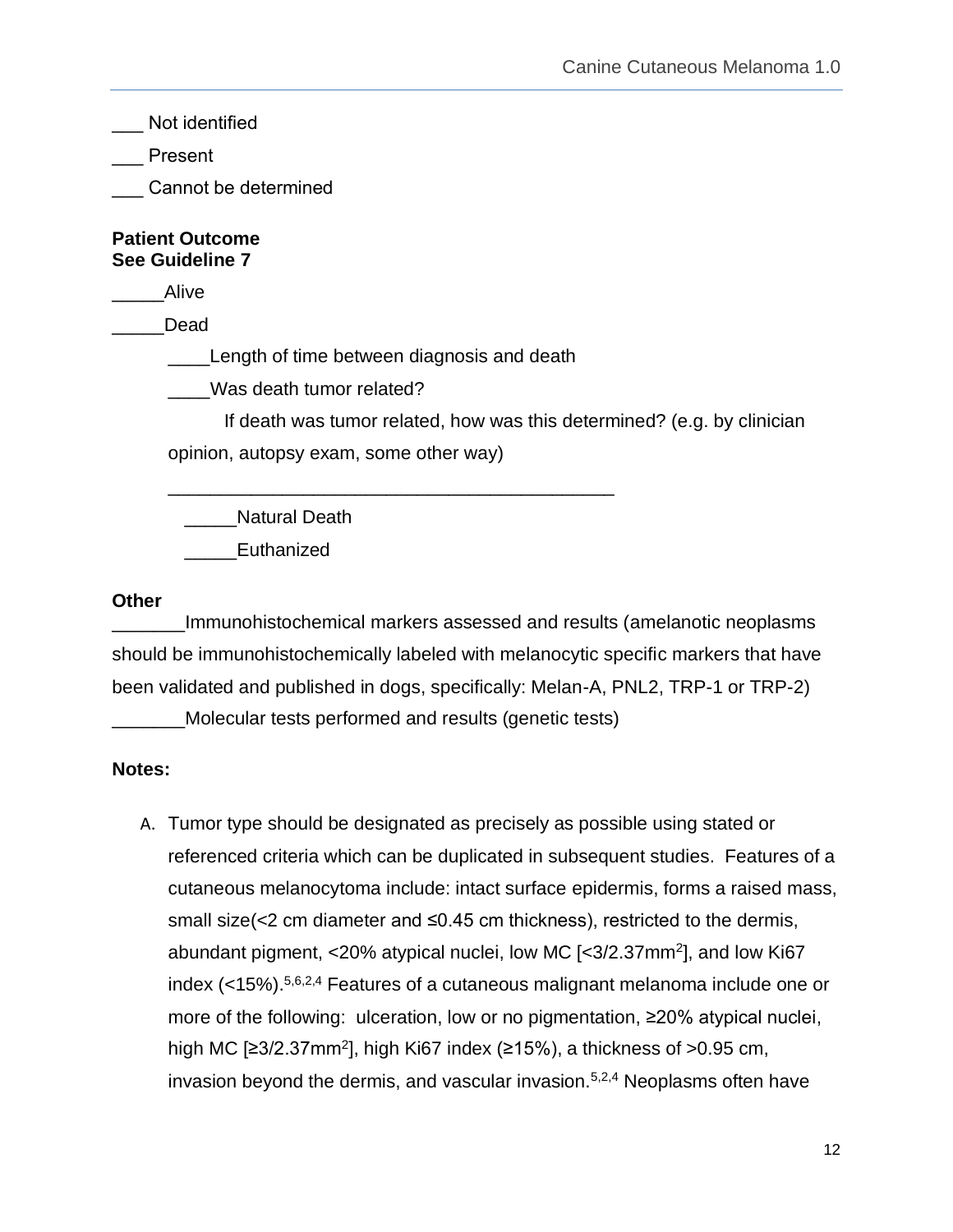mixed features, or parameters that are at or near the threshold values. It may be difficult to classify these as definitively benign or malignant. Neoplasms with mixed features should be designated as *melanocytic neoplasms* and each parameter reported and discussed. $3\,$  Ki67 index is the most predictive and objective marker to date.<sup>3</sup>

- B. It may not be possible to assess all parameters in biopsy specimens. If the specimen is from a re-excisional biopsy procedure, the original diagnosis and the evaluated parameters should be reported together with the diagnosis and parameters evaluated for the re-excised tumor. It is often not possible to assess all parameters in a re-excisional biopsy sample, as often there are only a few neoplastic cells present. Finding neoplastic cells in a re-excision is problematic due multiple factors: number of sections evaluated; number of neoplastic cells; etc. Therefore, consider reporting if the re-excisional biopsy extended to normal tissue, indicating the entire lesion was removed. Also evaluate to determine if any neoplastic cells can be found in the material submitted (see Guideline 3).
- C. Tumor thickness is measured for routine diagnostics by applying a ruler to the surface of a glass slide perpendicularly to the epidermis and measuring the largest thickness of the tumor.<sup>2</sup> A threshold of 0.95 cm thickness has been shown to be able to predict favorable and unfavorable (tumor-related death) clinical outcomes. <sup>2</sup> A threshold of 0.75 cm has been shown to predict the possibility of recurrence and metastasis.<sup>2</sup>
- D. While MC is subjective, it still has shown statistical relevance in several canine cutaneous melanocytic neoplasm studies.<sup>3</sup> In one study, cutaneous MC threshold was established by counting mitoses in 10 random 400x fields (400x magnification),<sup>6</sup> but this may result in an underestimation of malignant neoplasms by not assessing "hot spots" and the area in  $mm<sup>2</sup>$  was not defined. Assessing MC in the area of highest mitotic activity may increase the identification of potentially malignant neoplasms and is recommended.<sup>3</sup> It is recommended the MC be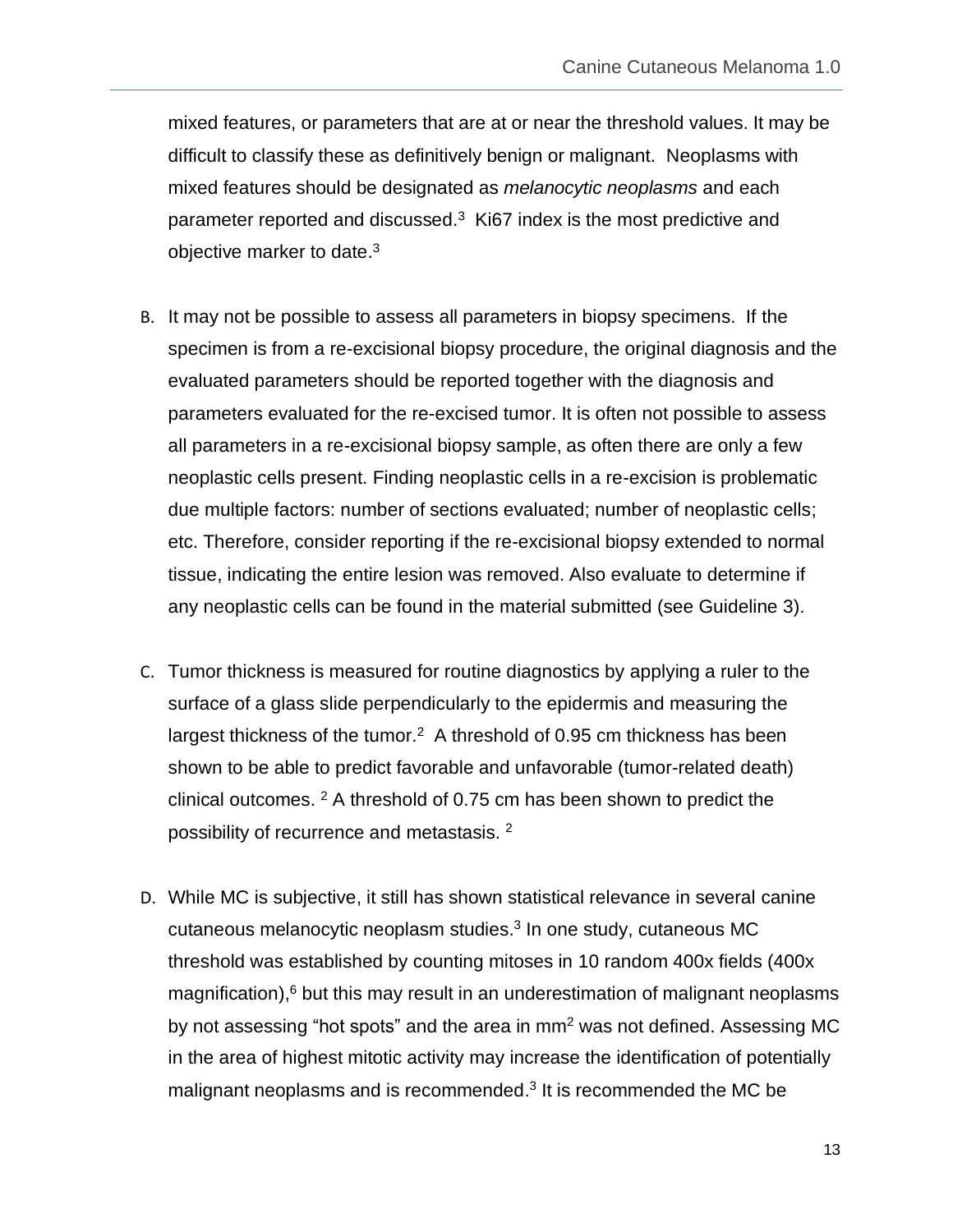determined at 400x magnification in the most mitotically active area of the tumor in a 2.37 mm<sup>2</sup> field (see Guidelines 1 and 2) that is free of ulceration, necrosis and inflammation. Bleaching may be needed if heavy pigmentation obscures nuclear detail. If the specimen is bleached, the MC with and w/o bleaching should be reported. A threshold of ≥3 mitoses in 10 hpf (ocular FN and area were not provided in the study) has been associated with more aggressive behavior and shorter survival times.<sup>6,3</sup> Neoplasms with an MC of  $<$  3 generally exhibit benign behavior. This parameter has prognostic relevance but, like any parameter, it should not be used as a standalone parameter. On multivariate analysis both mitotic index (count) and Ki67 index were significantly correlated with survival.<sup>6</sup> Authors commented that future studies should count mitotic figures in areas of high proliferative activity. MC, histologic features (nuclear atypia, differentiation) and KI67 index were all correlated with survival.<sup>6</sup>

E. In order to decrease interobserver variation, nuclear atypia should be assessed according to the criteria outlined by Spangler and Kass (2006). <sup>4</sup> These criteria are: *Well-differentiated nuclei are small with a single centrally located nucleolus and minimal clumping of chromatin. They may have condensed strands of nuclear chromatin extending from the nucleolus to the nuclear membrane or condensation of chromatin along the inner surface of the membrane. Cells that lack a nucleolus have fine and evenly dispersed chromatin at the periphery of the nucleus. Poorly differentiated nuclei have larger nucleoli of less regular shape that are eccentrically located within the nucleus. There are often multiple nucleoli that, in some cases, may be haphazardly connected to the inner surface of the nuclear membrane by thin strands of chromatin and give the appearance of a*  coarsely vacuolated nucleus.<sup>4</sup> It may be difficult or not possible to assess nuclear atypia in some spindloid, whorled/dendritic, or balloon/clear/signet ring cell variants of melanocytic neoplasms and bleaching may be needed for neoplasms with abundant pigment.<sup>4</sup> Count 100-200 neoplastic cells and report the % using 20% as a threshold. Statistical significance for this parameter and for the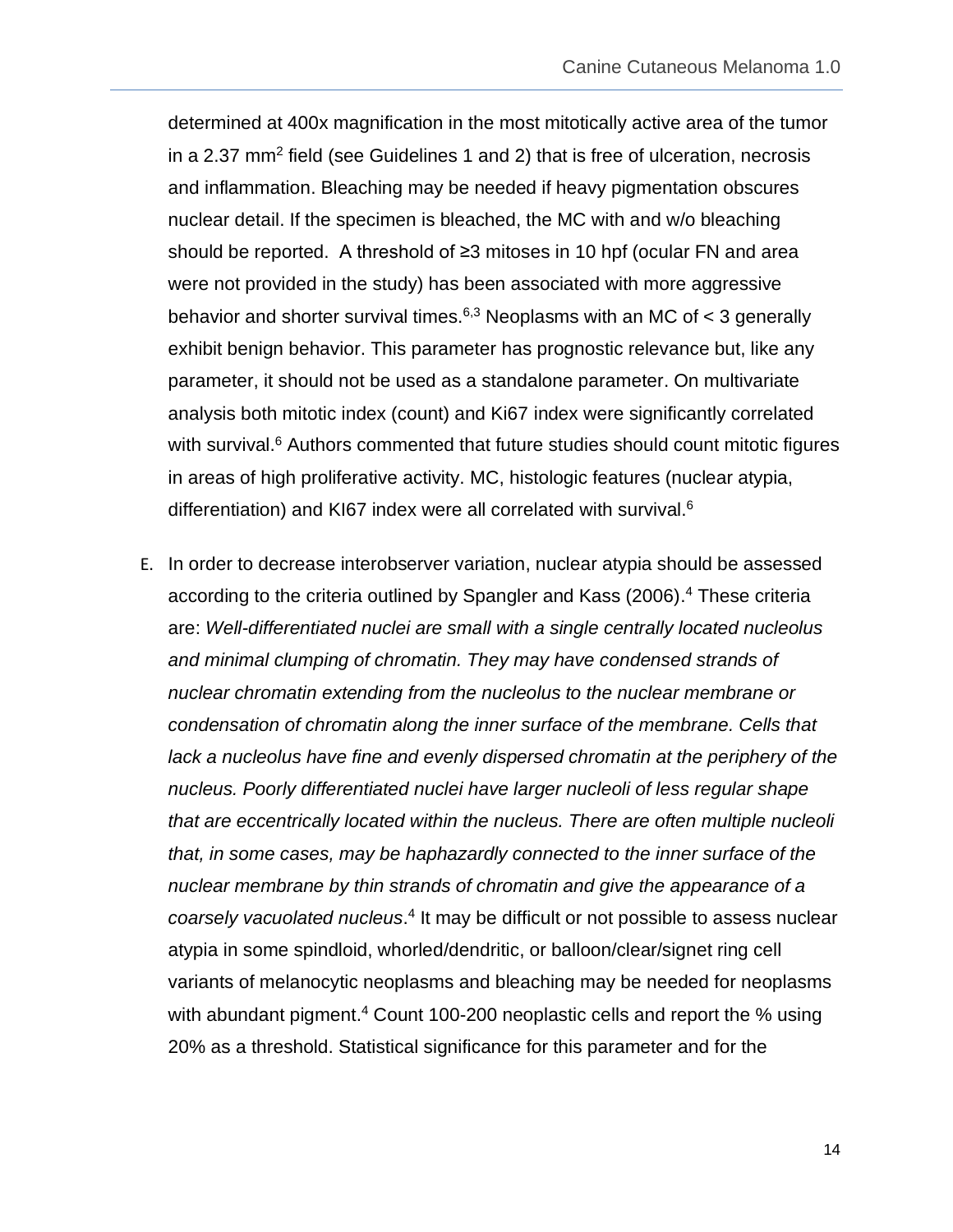threshold of 20% atypical nuclei has been demonstrated in multiple studies.<sup>2,4</sup> This parameter should not be used as a standalone parameter.

F. While avoiding areas of ulceration and inflammation, the region of highest nuclear labeling for Ki67\* should be determined at a low magnification (e.g. 100X magnification). Nuclear labeling is easier to recognize at low magnification compared to mitotic figures, thus, it is easier to identify areas with the highest proliferation activity. When this region has been identified, the number of melanocyte nuclei with positive labeling for Ki67 can be counted among 500 cells at 400X magnification. A 1cm<sup>2</sup> grid reticle can aid with counting. Positively labeled nuclei include those with a range of weak to strong detectable antigen throughout the nucleus as well as those with labeling only in the nucleolus. If needed, bleach should be applied after immunohistochemical labeling in order to facilitate visualization of nuclei in heavily pigmented neoplasms; however, when red chromagen detection is used bleaching is generally not necessary. In contrast to counting mitotic figures, the area does not need to be standardized, as the region for counting is determined by the numbers of cells. A threshold value of 15% has been empirically determined and has been evaluated in regard to survival.<sup>5,6</sup> The percentage of correctly classified neoplasms using the Ki67 index (97%) was higher than that of MC (91%) and histological criteria (93%) in one study.<sup>6</sup> On multivariate analysis Ki67 index and mitotic index (count) were both statistically significant regarding survival. Authors recommended the MIB-1 antibody be used by other investigators.  $1,6,7$ 

\* The antibody used to detect Ki67 (MIB-1) in referenced manuscripts was of the same clone but sold by different vendors: Mouse monoclonal anti-Ki67 antibody (MIB-1; Dako Cytomation, Carpinteria,  $CA$ <sup>1</sup> and Monoclonal antibody (MIB-1, code 0505, Immunotech, Marseille, France)<sup>6</sup>

Link to this reticle: [https://bolioptics.com/microscope-eyepiece-reticle-net-grid](https://bolioptics.com/microscope-eyepiece-reticle-net-grid-micrometer-10x10mm-100-squares-dia-22mm-1-5mm/)[micrometer-10x10mm-100-squares-dia-22mm-1-5mm/](https://bolioptics.com/microscope-eyepiece-reticle-net-grid-micrometer-10x10mm-100-squares-dia-22mm-1-5mm/)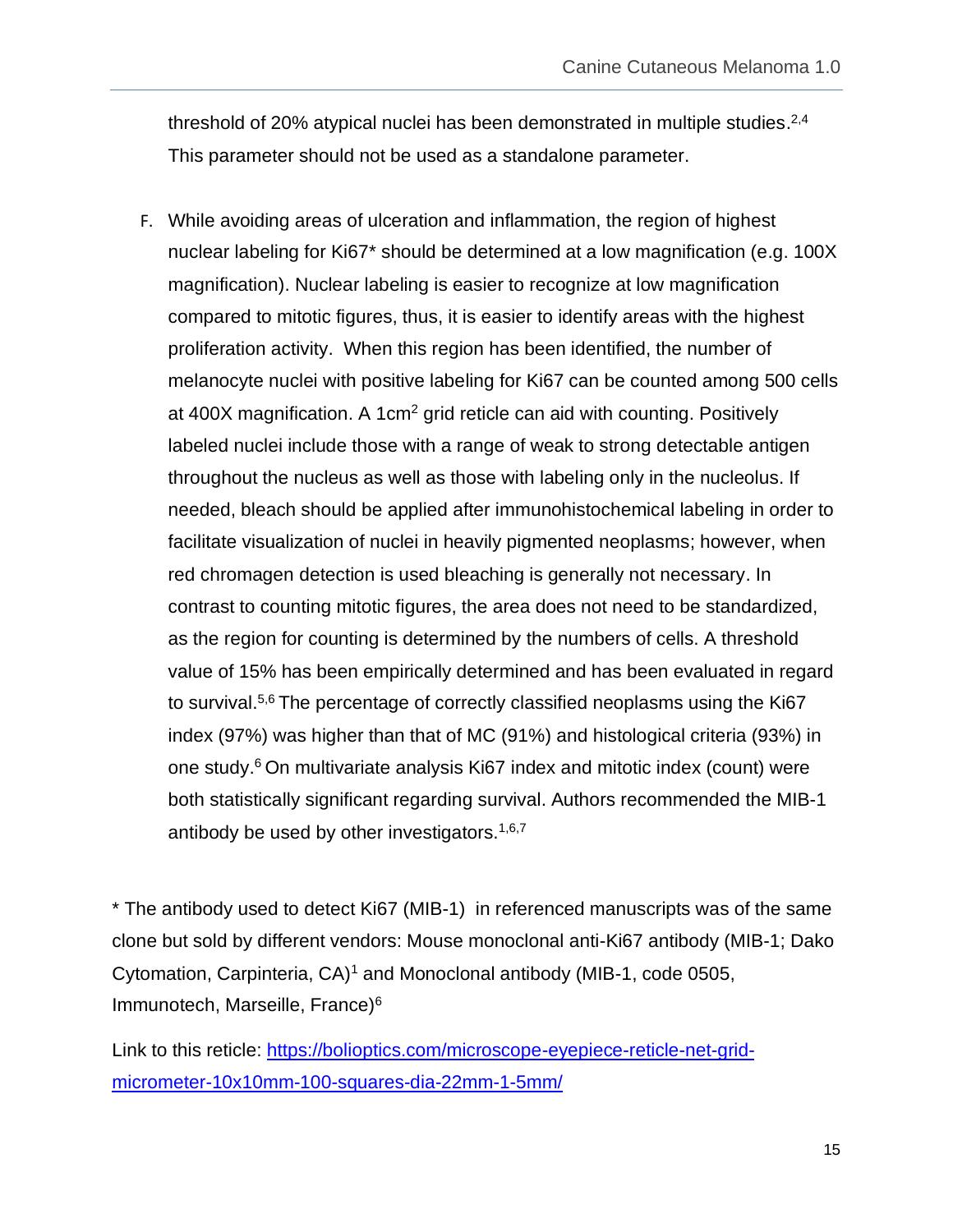G. In a study set of 389 benign and malignant melanocytic neoplasms from various locations, necrosis was negatively associated with survival for all sites (oral, feet and lip, skin). <sup>4</sup> While this study suggests that necrosis has prognostic significance, it is not an objectively measured parameter with no specific threshold values and it can be difficult to determine the cause of the necrosis (e.g. surface necrosis due to ulceration versus ischemia).<sup>3</sup> For these reasons, this parameter is not typically used to predict prognosis of melanocytic neoplasms and future studies should determine its utility.(See Guideline 5, Necrosis)

H. Neoplastic cells at the epidermal-dermal junction, junctional activity (nests of neoplastic cells within the basal layer of the epidermis), intraepithelial nests (nests of neoplastic cells in the layers of the epidermis superficial to the basal layer) and lentiginous spread (lateral spread within the epidermis) have been investigated as prognostic parameters. Currently, there is not enough evidence in the published literature to support using these as prognostic parameters.<sup>3</sup> Nonetheless, these parameters should be recorded and further investigated for prognostic significance.

I. Complete margin evaluation, using both the radial method as well as tangential margin sections, should optimize accurate assessment of complete excision. This allows for reporting of numerical margins in two planes via the radial method and assessment of the entire surgical margin surfaces for residual tumor cells via tangential sections.<sup>8</sup> For melanocytic neoplasms, evaluation of the lateral flanking epidermis for lentiginous spread is especially important for margin evaluation. It is important to evaluate the tangential proximal margin for tissues such as digits. The number of tangential sections for each specimen will vary greatly depending on the size of the tissue and decalcification may be needed for bony specimens such as digits. Owners need to be informed of approximate costs. (See Guideline 3, Margins)

16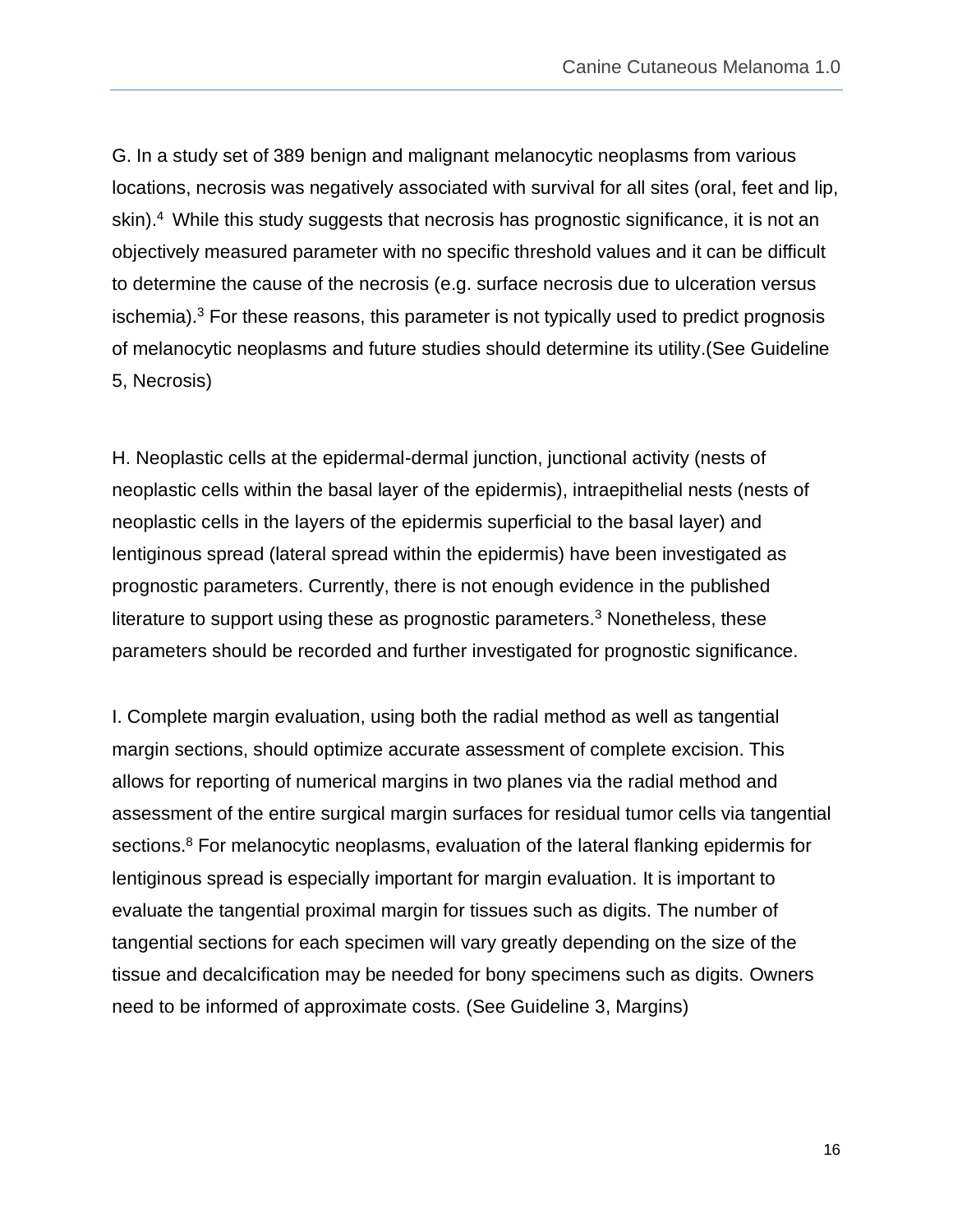J. Metastatic sites should be confirmed by histological evaluation. Imaging results suggestive of metastasis but not confirmed histologically should be reported as suspected metastases.

#### <span id="page-16-0"></span>**Future Considerations**

1. Precise designation of cutaneous malignant melanoma or melanocytoma with supporting criteria used for diagnosis available in materials and methods.

a. Each evaluated element must be clearly defined.

b. Melanocytic neoplasm can be used for a tumor which lacks characteristics for definitive diagnosis.

2. Additional examination of existing or additional prognostic parameters with large case series, complete outcome data and prospective study designs.

a. Correlate prognostication systems with accurate clinical outcomes for individual tumor types or groups of tumor types.

i. Recommend use of autopsy data in 10 – 20% of study cases if possible.

ii. Compare new parameters to previously established/validated prognostic parameters.

iii. Evaluate previously established parameters using the same methods as studies that established them.

iv. Evaluate previously established parameters with new methods (automated image analysis of MC and Ki67).

v. Compare new methods for labeling, enumeration or interpretation with parameters that can be determined with H&E stained sections.

b. Evaluate prognostic parameters in a population of dogs that receives a specific adjunct treatment and compare to a population of dogs that receives no additional therapy beyond surgical excision.

3. Further evaluation of MC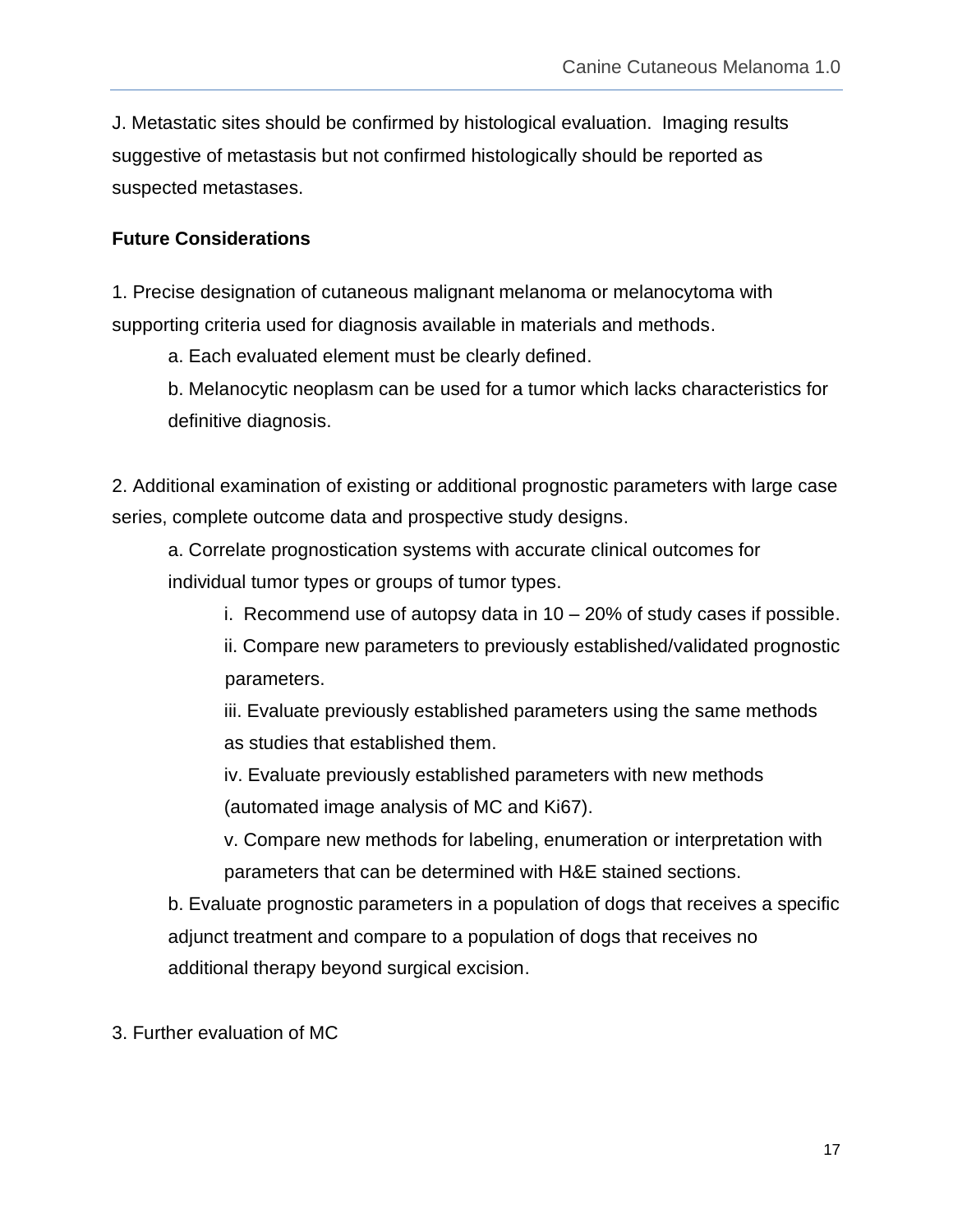a. Enumerate MF in a defined area in  $mm<sup>2</sup>$  and compare different size areas and different regions of the tumor, determine if there is heterogeneity in hot spots; correlate each to outcomes.

b. Evaluate MC in regions other than the area of highest mitotic activity.

i. Examine the tumor periphery (invasive front).

c. Examine different sized areas for MC; (see Guideline 1, MC).

d. Correlate MC in different areas and different sized areas with recurrence, metastasis, disease free interval and survival metrics; see Outcomes Guideline 7.

e. Compare MC determined digitally with published manual methods for sensitivity, specificity, positive and negative predictive values for prognostic capabilities.

f. Determine predictive MC thresholds; avoid single number thresholds (<#>); evaluate 3-tiered MC thresholds.

4. Develop more objective assessment of nuclear pleomorphism; compare results by counting different numbers of nuclei (e.g. 100 cells versus 200 cells versus other); consider quantifying in defined area in  $mm<sup>2</sup>$ ; consider enumeration with AIA, CPATH.

5. Standardize the methodology for Ki67; compare to standardized PHH3; if molecular proliferation indices are available consider PAM50.

6. Determine Ki67 index for cutaneous melanocytic neoplasms using the grid method for oral and lip melanocytic neoplasms.<sup>1</sup>

a. Compare this method with percentage method<sup>6</sup>

b. Determine the threshold value by Receiver Operator Curve (ROC) analysis using the grid method.

7. Evaluate Ki67 in regions other than the area of highest nuclear labeling.

- a. Examine the tumor periphery (invasive front).
- b. Examine different sized areas for Ki67.